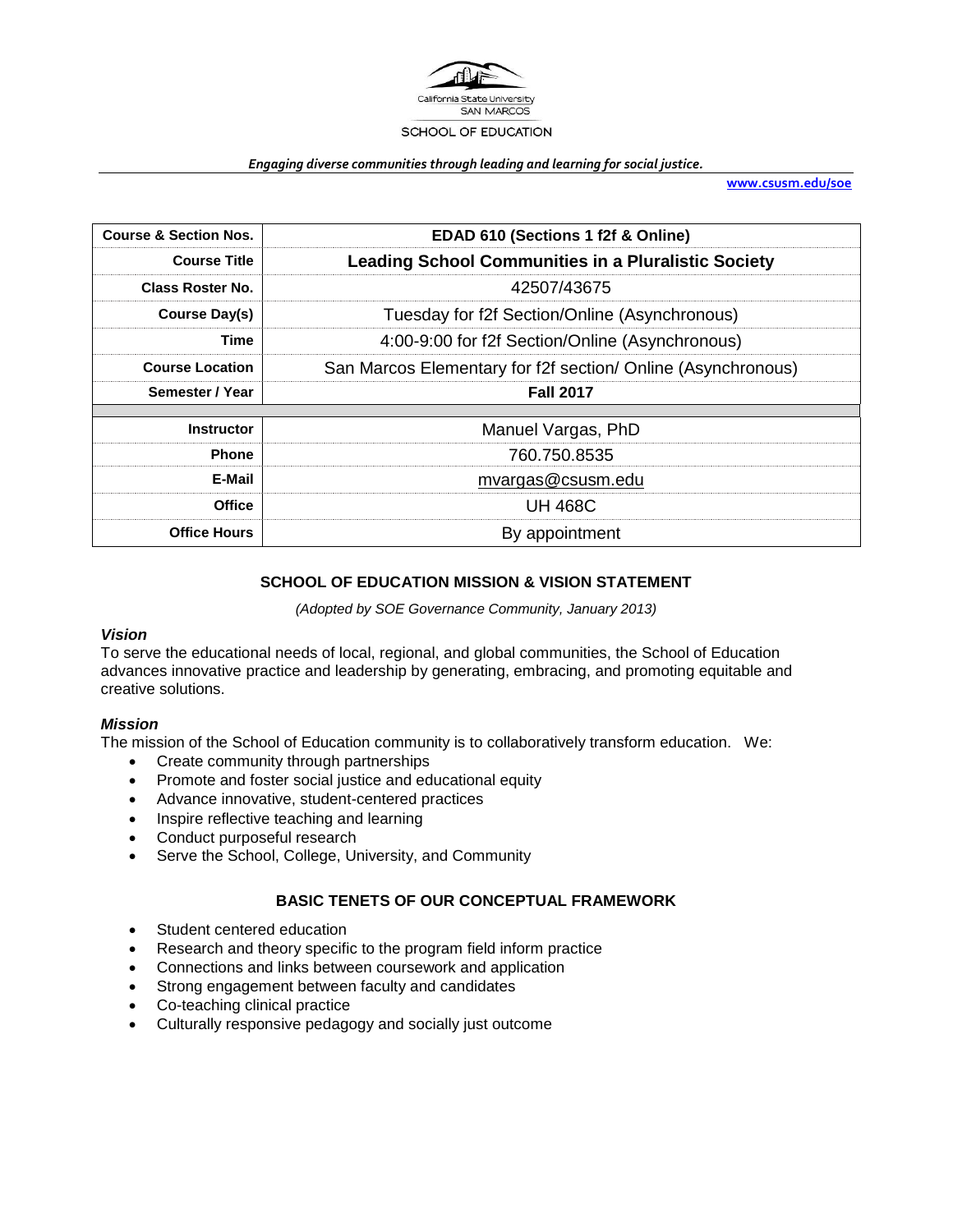# **TABLE OF CONTENTS**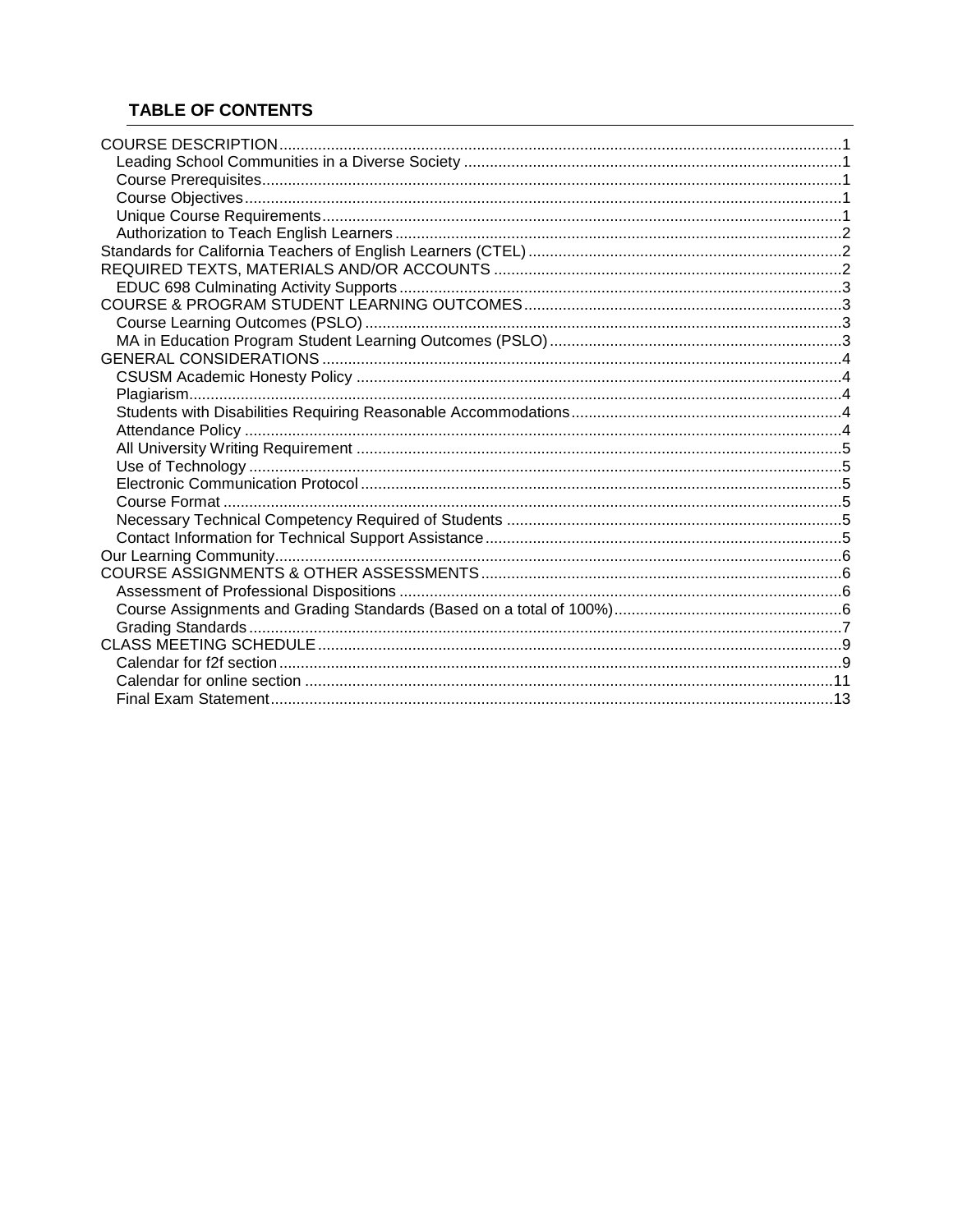# **COURSE DESCRIPTION**

# <span id="page-2-1"></span><span id="page-2-0"></span>**Leading School Communities in a Diverse Society**

Focuses on advocacy for the students, school, and community across multiple audiences by collaborating with others in achieving the school's vision and goals. Develops skills in examining supports and barriers in the school to better provide effective instruction and equitable access for all students. Identify, analyze and minimize personal bias; how policies and historical practices affect institutional bias; and how leaders address and monitor institutional-level inequity.

Instructor: Candidates learn how to: work effectively with families, caregivers, community members, and staff; recognize the goals and aspirations of diverse families; respond to diverse community interests and needs; and mobilize community resources in the service of student achievement. Offers the candidates an opportunity to examine and evaluate their attitudes about diversity in order to be an effective leader in diverse settings. *May not be taken for credit by students who have received credit for EDAD 602. Enrollment restricted to students who have obtained consent of Program Coordinator.*

## <span id="page-2-2"></span>**Course Prerequisites**

Admissions to the university and to the Administrative Services Credential Program.

# <span id="page-2-3"></span>**Course Objectives**

Upon successful completion of this course, program candidates will be able to …

- Write and develop a vision of teaching and learning specific to the school and its political, social, economic, and cultural context that is consistent with the local education agency's vision and goals.
- Demonstrate a comprehensive knowledge of socio-political-cultural variations affecting leadership practices in the public schools.
- Respond with formal and non-formal approaches for effectively leading school-community relations toward the support of the school's vision and student learning.
- Articulate a variety of leadership skills, focused on organizational culture, systems thinking, and cultural proficiency as conceptual frameworks.
- Address the diverse expectations, needs, aspirations, and goals of family and community groups and uses knowledge as basis for planning and decision-making.
- Conduct an ongoing environmental scan with key members of the school community about progress and revisions in meeting the school goals.

# <span id="page-2-4"></span>**Unique Course Requirements**

*Note: The above learning outcomes, as well as course assessment measures, and learning activities included in this course have been aligned with the following* California Commission on Teacher Credentialing (CCTC) standards:

**Leadership Program Standards** (CCTC, 2013). This course will provide opportunities for program candidates to develop their leadership knowledge, skills, and dispositions under the following the California Category II Curriculum Standards:

- Program Standard 6-- Visionary Leadership: actionable and sustainable vision of teaching and learning that is responsive to the changing context of a given school.
- Program Standard 7-- Instructional Leadership: knowledge of the standards and the ability to monitor teaching and give feedback.
- Program Standard 8-- School Improvement Leadership: increases his/her capacity to communicate and lead others in continuous improvement.
- Program Standard 9-- Professional Learning and Growth Leadership: model and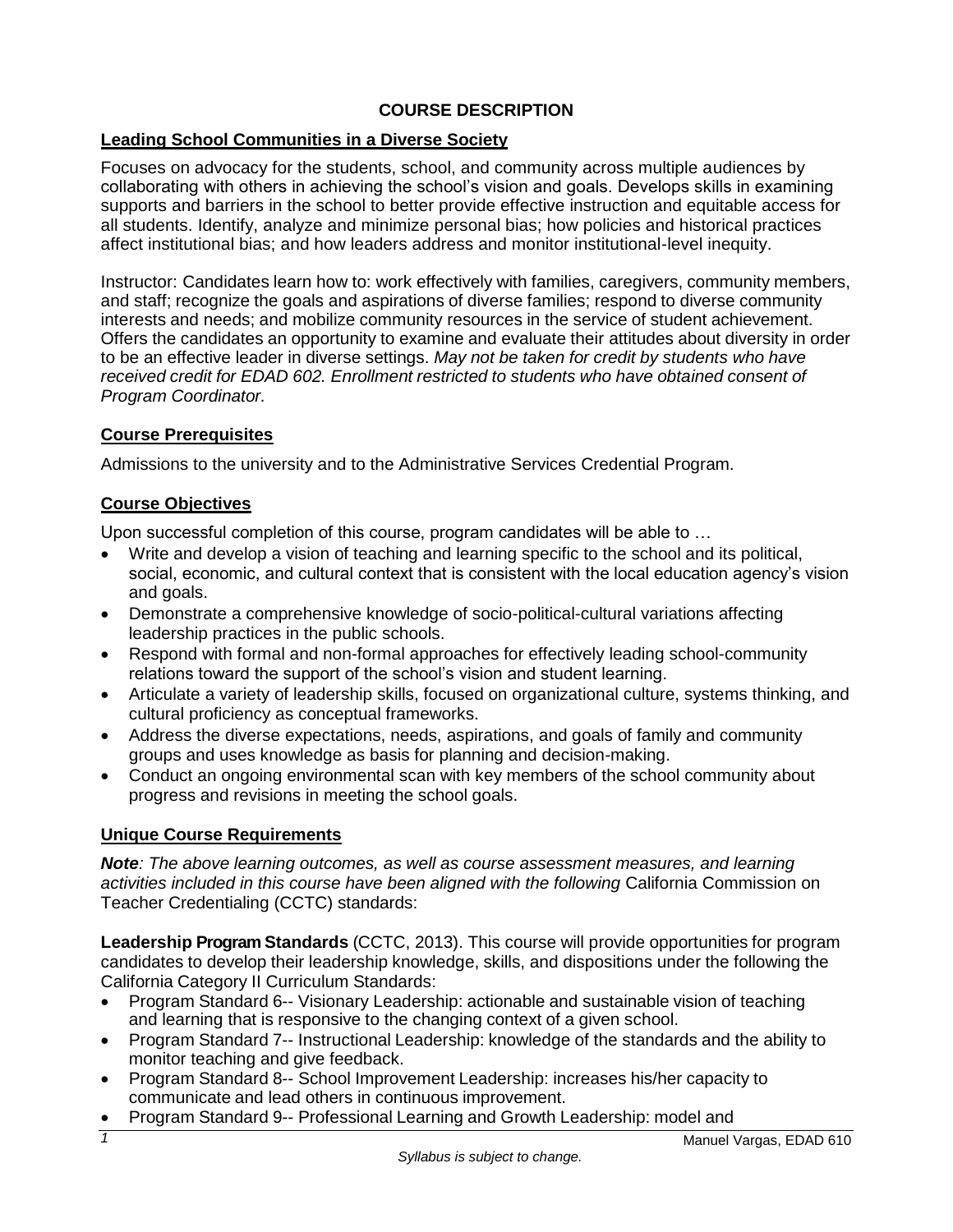facilitate PD, including collaboration.

- Program Standard 10-- Organizational and Systems Leadership: understand, align, and integrate organizational structures, including resource management.
- Program Standard 11-- Community Leadership: communicate about the school and share with a broad range of stakeholders.

**California Administrator Performance Expectations** (CCTC, 2016). Upon completion of the course, the candidate will demonstrate an understanding of effective leadership practices regarding the following:

(1) Developing and Articulating a Vision of Teaching and Learning for the School Consistent With the Local Education Agency's Overall Vision and Goals

(2) Developing a Shared Commitment to the Vision among All Members of the School Community (3) Leading by Example to Promote Implementation of the Vision

(4) Sharing Leadership of the Vision with Others in the School Community

(13) Understanding the Complex Interaction of the School's Systems

(15) Communicating with the diverse School Community about school-wide outcomes data and improvement goals

(16) Involving the Community in the School's Vision and Goals.

(17) Understanding the School and Community Context to Create an Inclusive School **Environment** 

(20) Representing and Promoting the School's Accomplishments and Needs to the LEA and the Public.

# <span id="page-3-0"></span>**Authorization to Teach English Learners**

This credential program has been specifically designed to prepare teachers for the diversity of languages often encountered in California public school classrooms. The authorization to teach English learners is met through the infusion of content and experiences within the credential program, as well as additional coursework. Candidates successfully completing this program receive a credential with authorization to teach English learners. *(Approved by CCTC in SB 2042 Program Standards, August 02)*

# **STANDARDS FOR CALIFORNIA TEACHERS OF ENGLISH LEARNERS (CTEL)**

<span id="page-3-1"></span>Standard 9: Culture and Cultural Diversity and Their Relationship to Academic Achievement Standard 10: Culturally Inclusive Instruction

**CTEL** candidates will need to upload their graded CTEL signature assignment (with a passing grade or rubric indicating passing grade for assignment) to their **CTEL electronic portfolio** upon completion of this course. CTEL Program Coordinator will then review the candidate's CTEL standards in their electronic portfolio in order to fulfill their certification requirements for the California State Department of Education. For further clarification, please contact Ana Hernandez, CTEL Program Coordinator, at [ahernand@csusm.edu.](https://bl2prd0511.outlook.com/owa/redir.aspx?C=AW7hZ-DBL0G6FPgB8G8Eri3bAwuccNAIwYI81VgsrzvmHC5AEo6nGJNyvZWC7aqWfxtUgiTx_9k.&URL=mailto%3aahernand%40csusm.edu)

# **REQUIRED TEXTS, MATERIALS AND/OR ACCOUNTS**

<span id="page-3-2"></span>Leithwood, K. & Seashore-Louis, K. (2012, 1st ed.). *Linking leadership to student learning*. San Francisco, CA: Jossey-Bass, A Wiley Imprint. ISBN-978-0-470-62331-2. Required.

Lindsey, R., Robins, K., Terrell, R. (2009, 3rd ed). *Cultural proficiency: A manual for school leaders*. Thousand Oaks, CA: Corwin. ISBN-978-1-4129-6363-3. Required.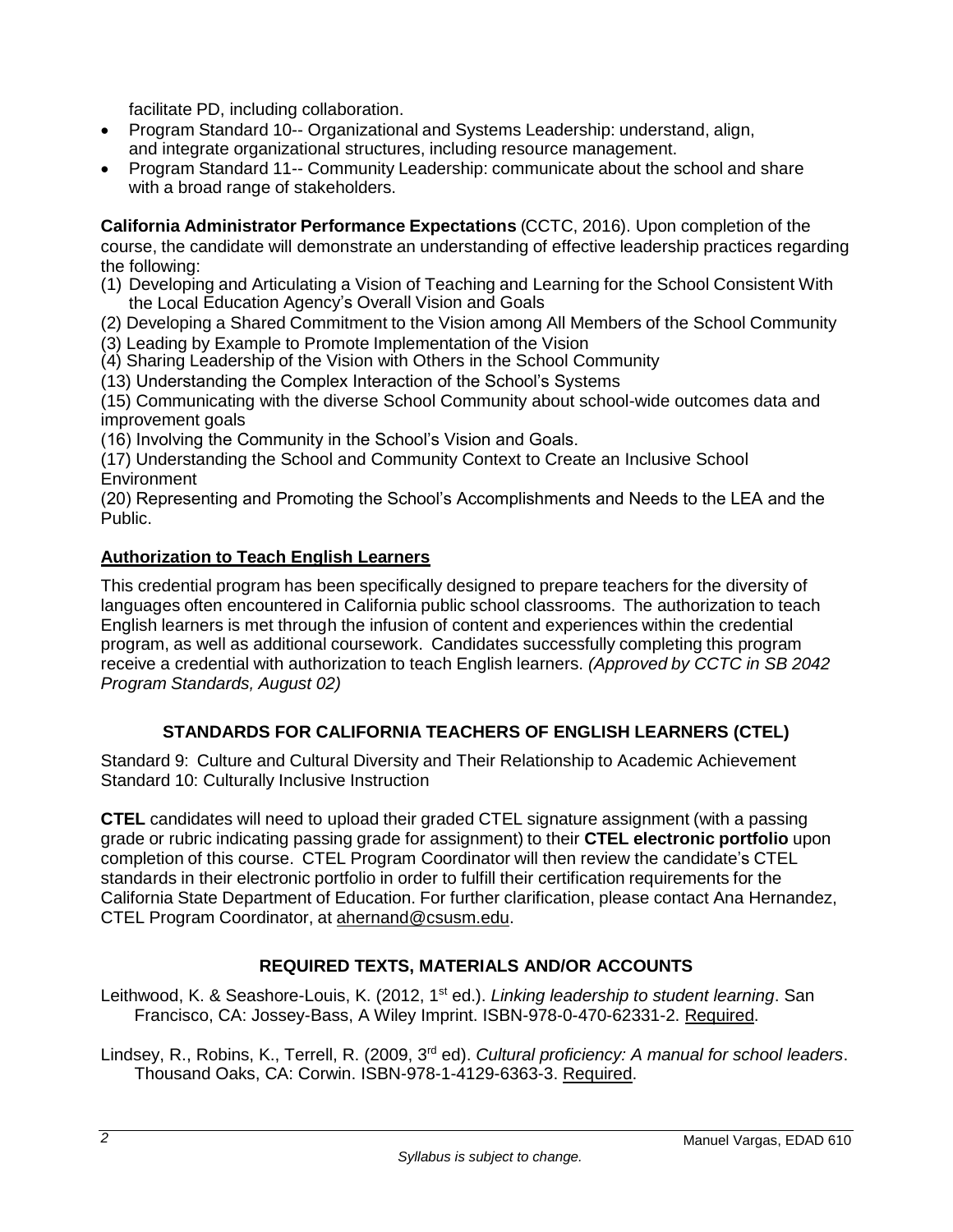Chin, J. & Trimble, J. (2015). *Diversity and leadership*. Thousand Oaks, CA: Sage Publications, Inc.

Blankstein, A. & Noguera, P. (2015). *Excellence through equity*. Thousand Oakes, CA: Corwin.

Journal articles selected and assigned by course instructor. The richness of class discussions (threaded discussion for online participants) depends on the richness of preparation of class discussants. Refer to Course Assignments and rubrics and Appendices for further directions. These will be available through Open Educational Resources.

American Psychological Association. (2009). Publication Manual of the American Psychological Association, 6th Ed. Washington, DC: APA.

# <span id="page-4-0"></span>**EDUC 698 Culminating Activity Supports**

<http://community.csusm.edu/course/view.php?id=33>

# **COURSE & PROGRAM STUDENT LEARNING OUTCOMES**

# <span id="page-4-2"></span><span id="page-4-1"></span>**Course Learning Outcomes (PSLO)**

Upon successful completion of this course, program candidates will be able to …

- Write and develop a vision of teaching and learning specific to the school and its political, social, economic, and cultural context that is consistent with the local education agency's vision and goals.
- Demonstrate a comprehensive knowledge of socio-political-cultural variations affecting leadership practices in the public schools.
- Respond with formal and non-formal approaches for effectively leading school-community relations toward the support of the school's vision and student learning.
- Articulate a variety of leadership skills, focused on organizational culture, systems thinking, and cultural proficiency as conceptual frameworks.
- Address the diverse expectations, needs, aspirations, and goals of family and community groups and uses knowledge as basis for planning and decision-making.
- Conduct an ongoing environmental scan with key members of the school community about progress and revisions in meeting the school goals.

# <span id="page-4-3"></span>**MA in Education Program Student Learning Outcomes (PSLO)**

The Master of Arts in Education Program assesses 4 Program Student Learning Outcomes (PSLO):

**PSLO 1: Professional Dispositions** (EDUC 622)

Demonstrate interaction and communication skills that reflect professional dispositions and ethics, such as respect for diversity, educational equity, collaboration, and social justice.

**PSLO 2: Leadership Skills** (EDUC 602 or EDAD 618B)

Apply leadership skills in social justice and equity to advance the profession.

**PSLO 3: Analyze Research** (EDUC 622)

Analyze educational and/or professional research.

**PSLO 4: Integrate Research** (EDUC 698)

Integrate research and evidence-based practices into educational and professional settings.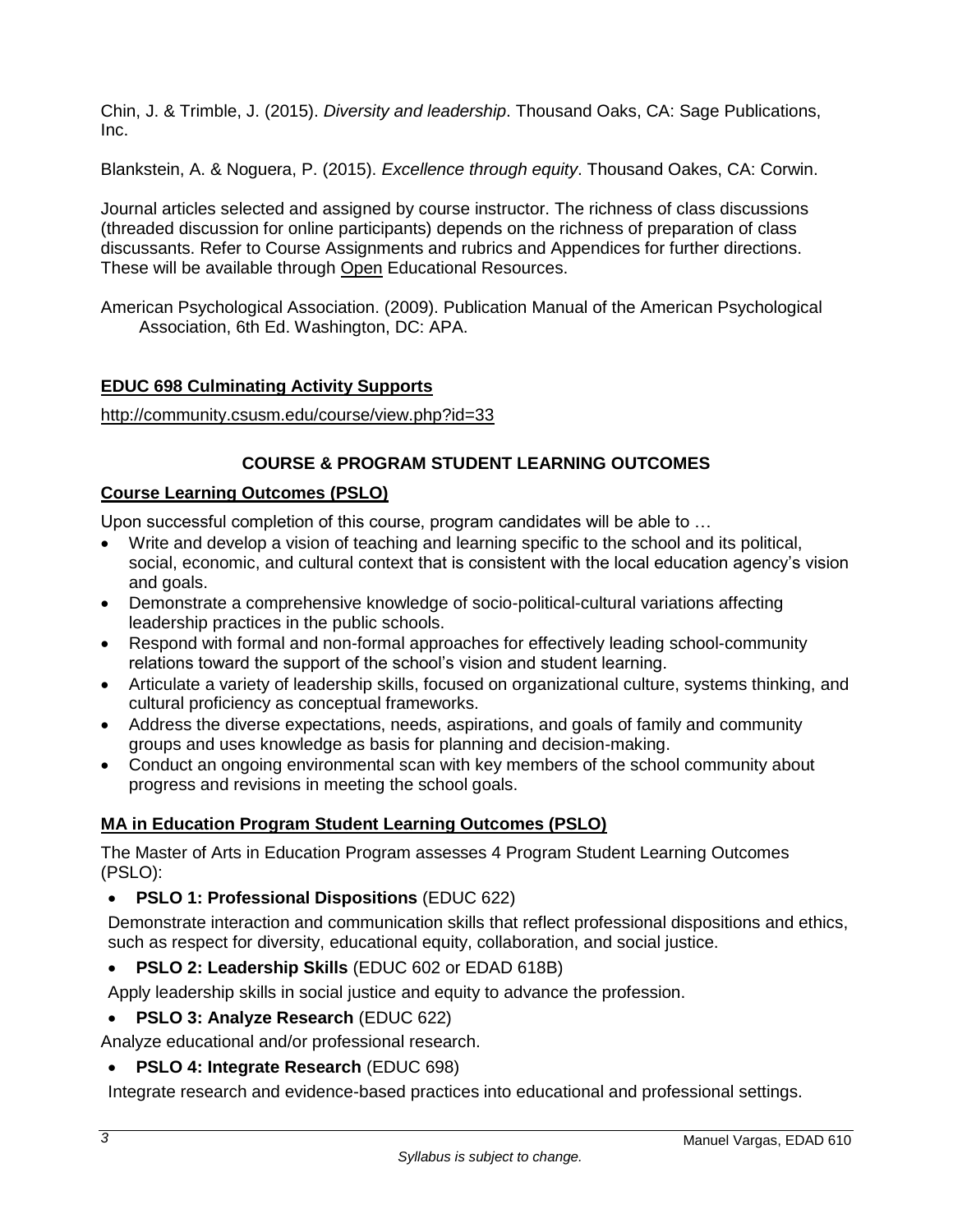# **GENERAL CONSIDERATIONS**

## <span id="page-5-1"></span><span id="page-5-0"></span>**CSUSM Academic Honesty Policy**

Students will be expected to adhere to standards of academic honesty and integrity, as outlined in the Student Academic Honesty Policy. All assignments must be original work, clear and error-free. All ideas/material that are borrowed from other sources must have appropriate references to the original sources. Any quoted material should give credit to the source and be punctuated accordingly.

Academic Honesty and Integrity: Students are responsible for honest completion and representation of their work. Your course catalog details the ethical standards and penalties for infractions. There will be zero tolerance for infractions. If you believe there has been an infraction by someone in the class, please bring it to the instructor's attention. The instructor reserves the right to discipline any student for academic dishonesty, in accordance with the general rules and regulations of the university. Disciplinary action may include the lowering of grades and/or the assignment of a failing grade for an exam, assignment, or the class as a whole.

Incidents of Academic Dishonesty will be reported to the Dean of Students. Sanctions at the University level may include suspension or expulsion from the University.

Refer to the full Academic Honesty Policy at: [http://www.csusm.edu/policies/active/documents/Academic\\_Honesty\\_Policy.html](http://www.csusm.edu/policies/active/documents/Academic_Honesty_Policy.html)

## <span id="page-5-2"></span>**Plagiarism**

As an educator, it is expected that each candidate (course participant) will do his/her own work, and contribute equally to group projects and processes. Plagiarism or cheating is unacceptable under any circumstances. If you are in doubt about whether your work is paraphrased or plagiarized see the Plagiarism Prevention for Students website [http://library.csusm.edu/plagiarism/index.html.](http://library.csusm.edu/plagiarism/index.html) If there are questions about academic honesty, please consult the University catalog.

### <span id="page-5-3"></span>**Students with Disabilities Requiring Reasonable Accommodations**

Students with disabilities who require reasonable accommodations must be approved for services by providing appropriate and recent documentation to the Office of Disabled Student Services (DSS). This office is located in Craven Hall 4300, and can be contacted by phone at (760) 750- 4905, or TTY (760) 750-4909. Students authorized by DSS to receive reasonable accommodations should meet with their instructor during office hours or, in order to ensure confidentiality, in a more private setting.

### <span id="page-5-4"></span>**Attendance Policy**

Due to the dynamic and interactive nature of courses in the School of Education, all candidates are expected to attend all classes and participate actively. Candidates *must* participate in at least 80% of the course sessions to be eligible for a passing grade in this course. Additional absences may further impact the course grade. Should the candidate have extenuating circumstances, s/he should contact the instructor as soon as possible. Notification of an absence does not constitute an excuse.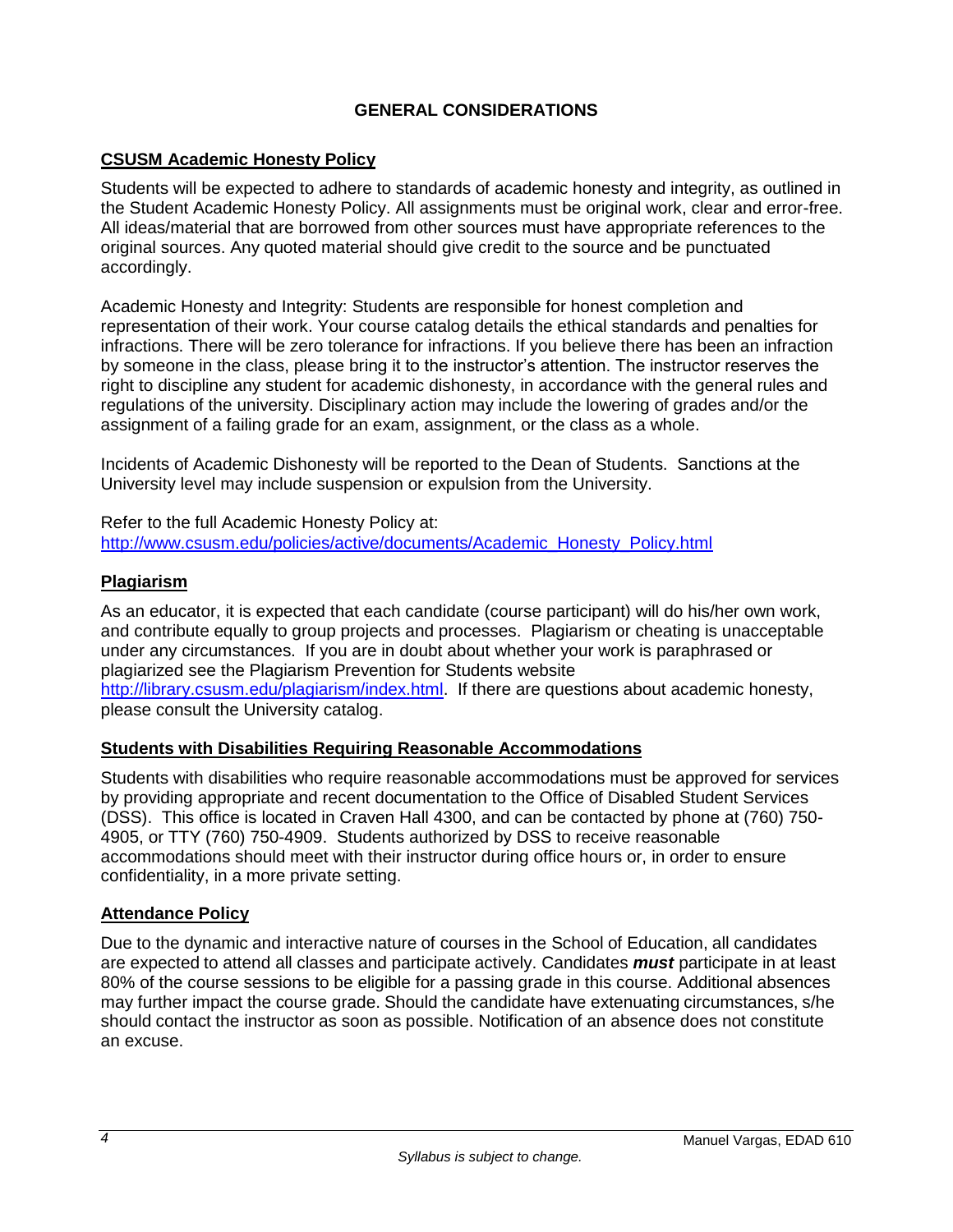# <span id="page-6-0"></span>**All University Writing Requirement**

In keeping with All-University Writing Requirement, this course will have a writing component of at least 2,500 words. This requirement will be met through the course assessments measures.

# <span id="page-6-1"></span>**Use of Technology**

Candidates are expected to demonstrate competency in the use of various forms of technology (i.e. word processing, electronic mail, Moodle, use of the Internet, and/or multimedia presentations). Specific requirements for course assignments with regard to technology are at the discretion of the instructor. Keep a digital copy of all assignments for use in your teaching portfolio. All assignments will be submitted online, and some will be submitted in hard copy as well. Details will be given in class.

# <span id="page-6-2"></span>**Electronic Communication Protocol**

Electronic correspondence is a part of your professional interactions. If you need to contact the instructor, e-mail is often the easiest way to do so. It is my intention to respond to all received emails in a timely manner. Please be reminded that e-mail and on-line discussions are a very specific form of communication, with their own etiquette. For instance, electronic messages sent in all upper case (or lower case) letters, major typos, or slang, often communicate more than the sender originally intended. Please be mindful of all e-mail and on-line discussion messages you send to your colleagues, to faculty members in the School of Education, or to persons within the greater educational community. All electronic messages should be crafted with professionalism and care. Things to consider:

- Would I say in person what this electronic message specifically says?
- Could this message be misconstrued?
- Does this message represent my highest self?
- Am I sending this electronic message to avoid a face-to-face conversation?

In addition, if there is ever a concern with an electronic message sent to you, please talk with the author in person in order to correct any confusion.

### **Credit Hour Policy Statement**

Per the University Credit Hour Policy:

- You are expected to spend two hours per week outside of the classroom for every unit of class instruction.
- On-line students are expected to complete a minimum of 45 hours of online activities per every course unit. The weekly outline includes specific directions for all course activities.

# <span id="page-6-3"></span>**Course Format**

This course syllabus includes learning expectations for the traditional face-to-face instruction and online formats.

# <span id="page-6-4"></span>**Necessary Technical Competency Required of Students**

For online courses you are expected to have minimum technology competencies, including word processing, email familiarity, and Internet access skills.

### <span id="page-6-5"></span>**Contact Information for Technical Support Assistance**

Online course format includes specific technical support services, including CSUSM Help Desk, library support services, and others.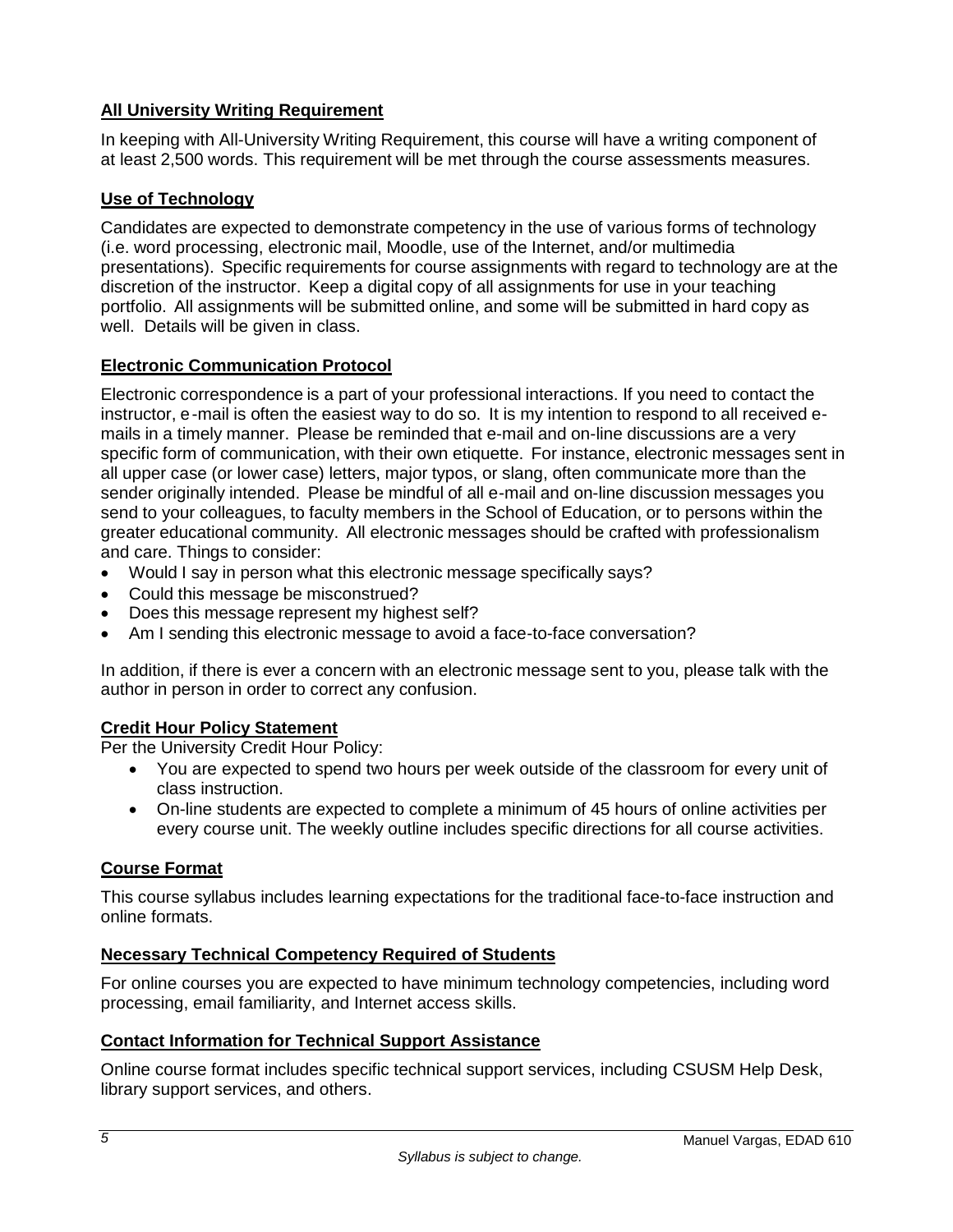## **OUR LEARNING COMMUNITY**

<span id="page-7-0"></span>The following will serve as the foundational principles by which we relate to each other as we learn together. As a community, we may add specifics to these principles as needed.

- We speak from our own experience
- We are open to hearing others
- We share air time equitably
- We are willing to have our thinking challenged
- We respect confidentiality
- We share experiences that are issue focused, not necessarily who said it or where
- Each of us participates using a "value added" approach by expanding upon ideas, providing examples, and/or expressing a different perspective.
- We will participate in discussions, presentations, and reflections that will prepare you to lead schools and communities as places where human differences are respected and where cultural proficiency is part of the teaching and learning process.

# **COURSE ASSIGNMENTS & OTHER ASSESSMENTS**

### <span id="page-7-2"></span><span id="page-7-1"></span>**Assessment of Professional Dispositions**

Assessing a candidate's dispositions within a professional preparation program is recognition that teaching and working with learners of all ages require not only specific content knowledge and pedagogical skills, but positive attitudes about multiple dimensions of the profession. The School of Education has identified six dispositions – social justice and equity, collaboration, critical thinking, professional ethics, reflective teaching and learning, and life-long learning—and developed an assessment rubric. For each dispositional element, there are three levels of performance *unacceptable*, *initial target*, and *advanced target*. The description and rubric for the three levels of performance offer measurable behaviors and examples.

The assessment is designed to provide candidates with ongoing feedback for their growth in professional dispositions and includes self-assessment by the candidate. The dispositions and rubric are presented, explained and assessed three times over the course of the program (the beginning of the first semester, the beginning of the third semester, and the end of the fourth semester), as well as in clinical practice. Based upon assessment feedback candidates will compose a reflection paper that becomes part of the candidate's final portfolio. Candidates are expected to meet the level of *initial target* during the program.

### <span id="page-7-3"></span>**Course Assignments and Grading Standards (Based on a total of 100%)**

All assignments are due on the dates indicated. Assignments must be word-processed, doublespaced, and with standard margins. It is expected that all assignments will reflect graduate-level composition and exposition. I encourage you to use electronic spelling and grammar checking. There are detailed rubrics for all assignments, including discussion *forums*; adhere to these guidelines in order to produce quality work; in this case, less, of higher quality, is more.

*Please note: If you are unable to submit an assignment by the due date, it is your responsibility to contact the instructor before the deadline. There will be penalty for late work; the logic is simple: students who make the effort to be on time should not be adversely affected by extended*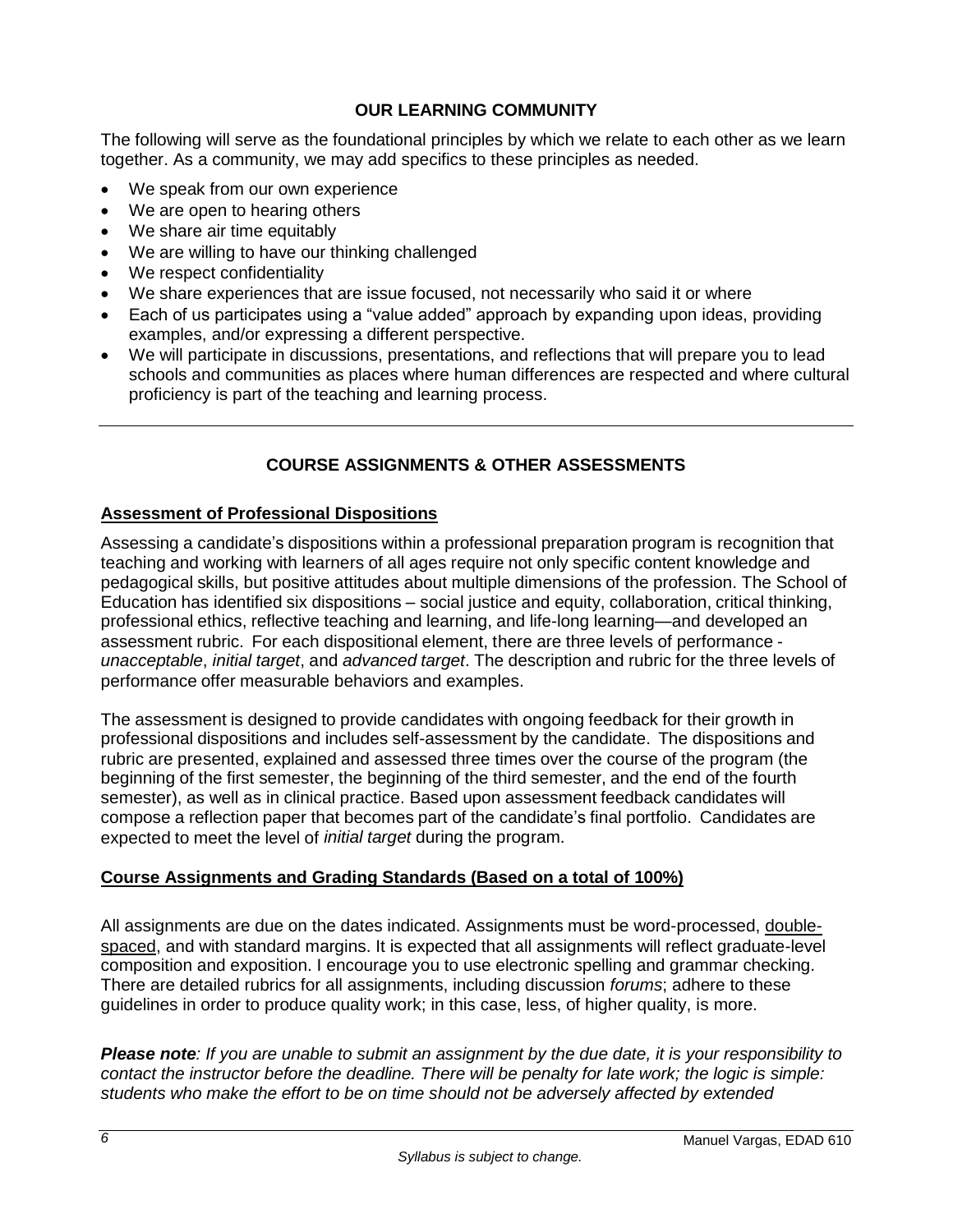*completion time for other peers. For every day you are late, one point will be deducted from that assignment; if you are five days late, you will receive no credit for that assignment.*

- **1. Participation and Engagement (**20%): As a graduate student, you are expected to take an active role in class discussions, online assignments, assigned readings, and other class activities. The quality of the course rests upon the quality of your preparation and participation. You are expected to attend, or participate in every class, come prepared to contribute, and be an active participant. For online participants, you are expected to upload *posts* and *answers* to the discussion *forum* sites based on specific questions drawn from video clips, textbook material, journal readings, and instructor's Power Point presentations. See **Participation Rubric** for more specific information.
- **2. Weekly Summaries (**30%**)**: As part of a professional learning community, you will complete three weekly summaries, which will be drawn from key readings (text or journal articles), video clip viewings, discussion *forums*, and instructor's Power Point presentations (10% X 3 = 30%). Key to Weekly Summaries is your ability to integrate major pieces of knowledge from sources presented to you that week. There will be specific weeks identified for you to complete the three summaries; submission dates will be clearly indicated in the course and weekly calendars. Refer to **Weekly Summary Rubric** for more directions.
- **3. Journal Reading Summaries** (20%): In preparation for scholarly work in the program, you will write two journal article summaries, which should include major points made by journal writers, your own arrangement of the main points in your own language, and appropriate scholarly terminology. Use APA format and include an introductory summary paragraph to your paper. Two journal readings will be assigned to you to ensure rich interaction in the discussion f*orums*. Submission dates will be clearly indicated in the course and weekly calendars (10% X 2 = 20%). Refer to **Journal Reading Summaries rubric** for more directions.
- 4. **Context Map (**30%**)**: This Context Map, or environmental scan as is also known, assignment represents a culminating product for this course and for the Ed Admin Program. This assignment will include, among other features of a school community, the social, political, economic, legal, educational, demographic, and cultural impact upon schools and districts. The length of your paper should average about 12 pages, including graphs. Refer to the **Context Map** rubric for more directions. To assist you in the completion of this major assignment, individual components of the Context Map will be submitted at different intervals through the eight weeks of the duration of the course.

*Please note: The instructor for this course will always work in a timely way with students if a change to the course syllabus or materials is necessary.*

# <span id="page-8-0"></span>**Grading Standards**

(100-95=A; 94-89=A-/B+; 88-83=B/B-; 82-77=C)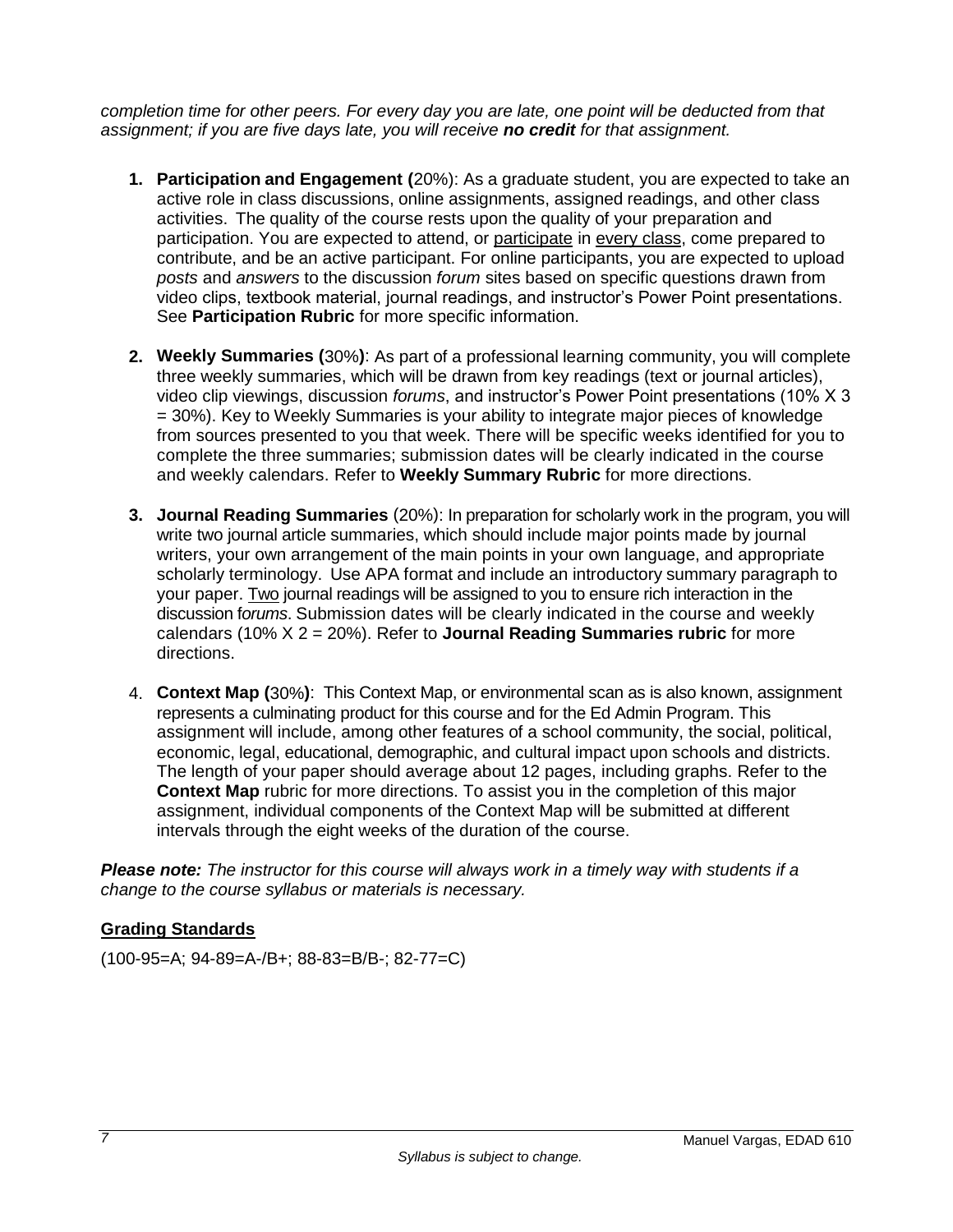|                                                                                                                                                                          | Does not meet standards                                                                                                                                                                                |                                                                            | <b>Approaching Standards</b>                                                                                                                                                                                                                                                                                                                                                            |                                                                            | <b>Meets Standards (A)</b>                                                                                                                                                                                                                                                                                                                                                                                                                                                                                                                                           |
|--------------------------------------------------------------------------------------------------------------------------------------------------------------------------|--------------------------------------------------------------------------------------------------------------------------------------------------------------------------------------------------------|----------------------------------------------------------------------------|-----------------------------------------------------------------------------------------------------------------------------------------------------------------------------------------------------------------------------------------------------------------------------------------------------------------------------------------------------------------------------------------|----------------------------------------------------------------------------|----------------------------------------------------------------------------------------------------------------------------------------------------------------------------------------------------------------------------------------------------------------------------------------------------------------------------------------------------------------------------------------------------------------------------------------------------------------------------------------------------------------------------------------------------------------------|
| (B- or below)                                                                                                                                                            |                                                                                                                                                                                                        |                                                                            | (B+/A-)                                                                                                                                                                                                                                                                                                                                                                                 |                                                                            |                                                                                                                                                                                                                                                                                                                                                                                                                                                                                                                                                                      |
| delineated in the<br>syllabus<br>the assignment are<br>included<br>required for the<br>assignment<br>Includes personal<br>viewpoints<br>follow<br>Hard to read<br>Little | Includes some of the<br>required elements as<br>Some components of<br>Provides a few concrete<br>details of the information<br>Organization hard to<br>Many mechanical errors,<br>including APA format | $\bullet$<br>$\bullet$<br>$\bullet$<br>$\bullet$<br>$\bullet$<br>$\bullet$ | Includes required<br>elements as<br>delineated in the<br>syllabus<br>All components of the<br>assignments are<br>included<br>Provides concrete<br>details of the<br>information required<br>for the assignment<br>Includes personal<br>viewpoints<br>Good organization<br>Has few, if any,<br>mechanical errors<br>including APA format<br>Holds interest $-$ is<br>interesting to read | $\bullet$<br>$\bullet$<br>$\bullet$<br>$\bullet$<br>$\bullet$<br>$\bullet$ | Includes required elements as<br>delineated in the syllabus<br>All components of the<br>assignment are included<br>Provides concrete details of the<br>information required for the<br>assignment and makes clear<br>connections to class<br>discussions, readings and<br>activities<br>Insightful commentary using<br>personal viewpoints supported<br>by current learning<br>Presents clear and logical<br>organization of thoughts<br>Has few, if any, mechanical<br>errors, including APA format<br>Holds interest - is engaging<br>and thought-provoking to the |
| variety                                                                                                                                                                  | sentence/vocabulary                                                                                                                                                                                    | $\bullet$                                                                  | Some<br>sentence/vocabulary<br>variety                                                                                                                                                                                                                                                                                                                                                  | $\bullet$                                                                  | audience<br>Uses a sophisticated scholar<br>researcher vocabulary and<br>sentence structure                                                                                                                                                                                                                                                                                                                                                                                                                                                                          |

This rubric represents a set of general guidelines that we will use to evaluate your work. As a graduate candidate, it is critical that you communicate your ideas through multiple formats. The written word is a powerful demonstration of your knowledge, skills, and dispositions. Therefore, we hold high expectations of your performance and we are committed to providing you with useful and meaningful feedback that will support your learning and continued development as an educational leader. Thus, we believe a graduate student …

- Completes all assignments on time and demonstrates the ability to summarize, analyze, and reflect at complex levels.
- Varies sources of information for assignments, demonstrating high degree of effort in pursuing multiple perspectives around important educational issues.
- Completes all the reading assignments and develops thoughtful and thorough responses.
- Produces work that reveals a strong commitment to self-discovery and learning.
- Produces work at a highly professional level in terms of both writing and content.
- Develops a high quality presentation, demonstrating significant learning around contemporary issues.
- Presents confidently and intelligently, demonstrating effective teaching skills.
- Completes assignments in and out of class with a focus on learning and exploration, pushing himself/herself to understand better the profession through quality work.
- Pushes himself/herself to new understandings by participating in discussions, sharing his/her opinions, and valuing others' perspectives.
- Contributes to the positive environment of the class by respecting all members.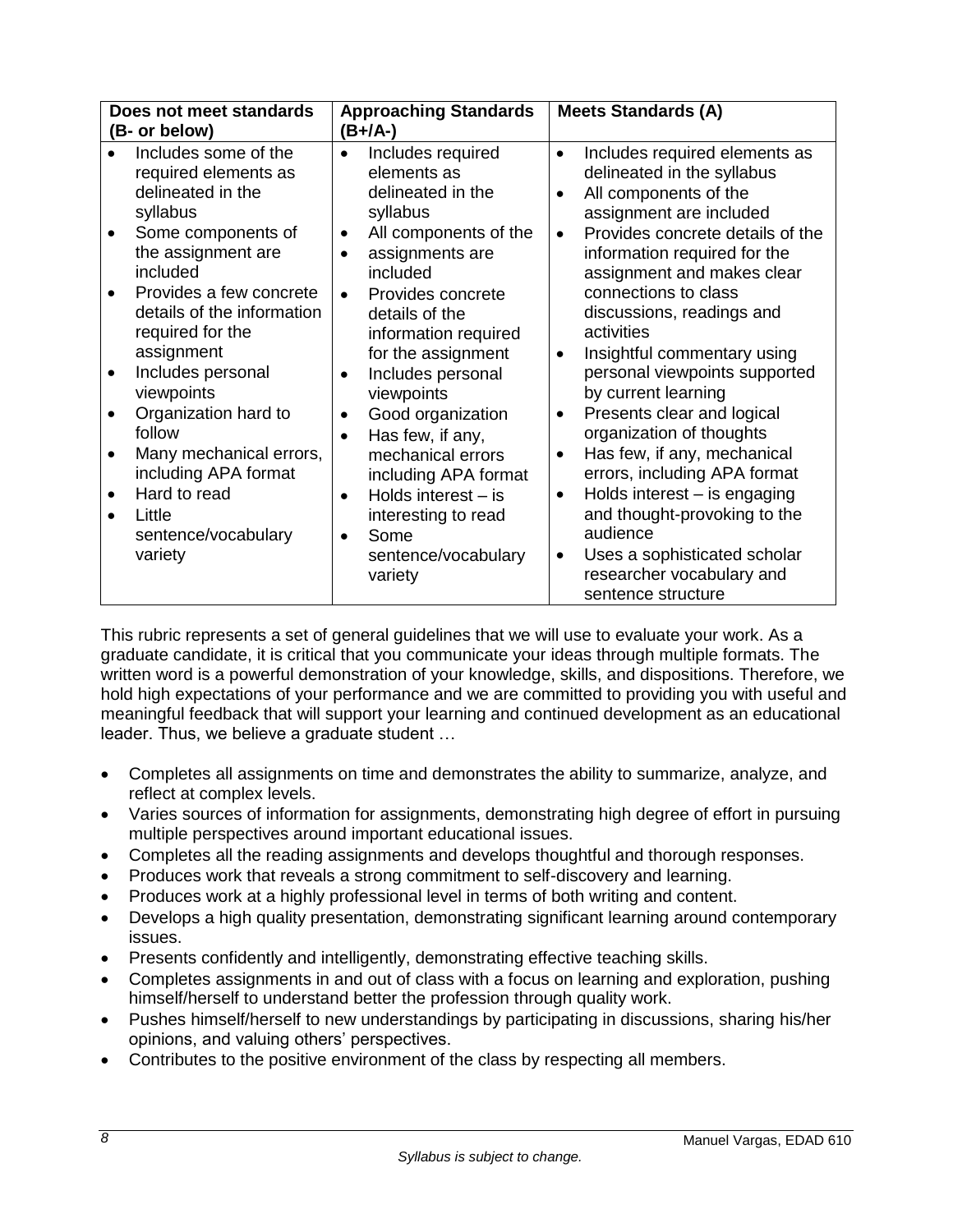# **CLASS MEETING SCHEDULE**

<span id="page-10-0"></span>For online class participants there will be a detailed weekly list of activities. Complete the weekly instructional sessions as indicated.

## <span id="page-10-1"></span>**Calendar for f2f section**

(August 29\* through October 24)

### **Important Notes**

- 1. This is a 9-week course. Nine weeks will go fast; thus, I recommend you use this calendar to budget your time efficiently. In addition to this calendar, and as an advanced organizer of your time and assignments, there will be a detailed list of steps each week, in Cougar Courses, to help you with assignment due dates; namely, READ & VIEW, DISCUSS, and COMPLETE. These headings are consistently placed throughout the nine-week block of time and provide you an organized list of learning materials and folders where you may upload your assignments. While all the materials are online, our discussions and in-class activities will take place at San Marcos Elementary School.
- 2. Actual copies of journal articles are located under the heading READ and VIEW of weeks 3, 4, and 5.
- 3. As indicated in the course syllabus, under Course Requirements and Grading Standards (p. 6), your Participation and Engagement (20%) will be demonstrated by interacting with other course participants in f2f discussions. Thus, submitting *posts* in the DISCUSS folder and interacting with peers in class will provide the main basis for assessing Participation and Engagement. Keep in mind **Sundays and Mondays** as key days in the week. *Posts* are time sensitive because they are tied to discussions in class, which will provide information for your Weekly Summaries.
- 4. The Context Map (30%) is an assignment scheduled to be completed incrementally. Plan ahead in order to have all the pieces together by, or before, Week 8. Keep in mind that you are required to complete draft copies of some components of the Context Map. These submissions will allow you to complete this major assignment one week at the time. I will also place samples of the Context Map from previous groups under Week 1 and COMPLETE heading. These are for guidance; you should attempt to make this assignment better that the sample/s you review.
- 5. You should schedule the Focus Group OR attendance to a School Board Meeting at the beginning of the course in order to complete and include those reports in your Context Map by, or before, Week 8.
- 6. Assignment submissions have a three-day window; this means that you should have your assignments completed and ready to upload (two days before the due date) or on the due date.
- 7. Late work will affect your grade. A point will be deducted from an assignment for each day that your work is not submitted; no credit will be assigned to work that is five days, or more, late. (I hated to place this note here, but recent bad experiences made me change my mind. I know this does not apply to most of you, but I do not want a repeat of another unfortunate incident).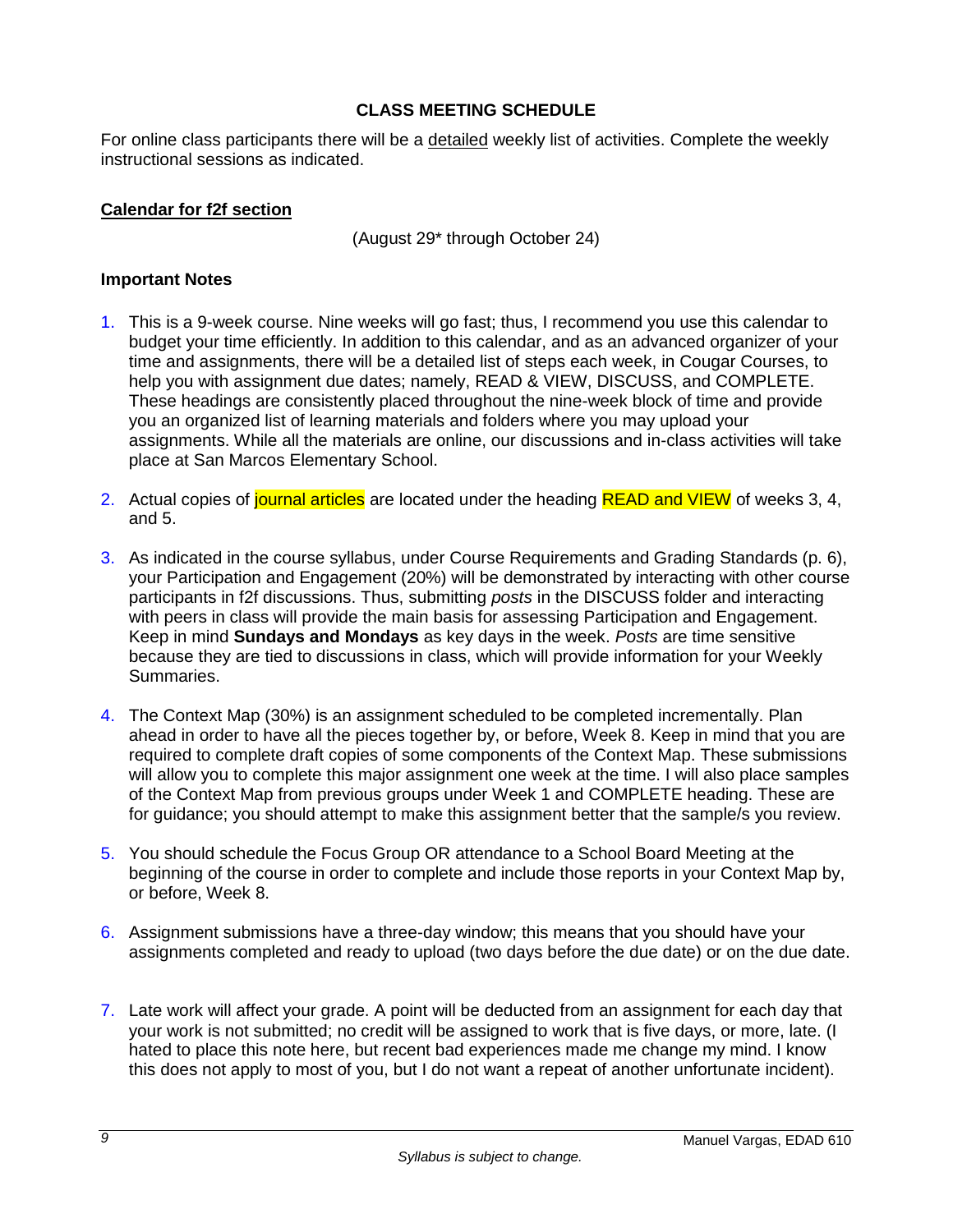| Pre-Class & Sessions 1 &    | Review the Pre-Class information to become acquainted with<br>$\bullet$                                   |  |
|-----------------------------|-----------------------------------------------------------------------------------------------------------|--|
| $\overline{2}$              | course materials and course assignments.                                                                  |  |
| (We will meet for the first | Secure reading materials.<br>$\bullet$                                                                    |  |
| time Sept. 5. Between Aug.  | Sessions 1 & 2                                                                                            |  |
| 29-Sept. 4 COMPLETE         | Begin with Week 2                                                                                         |  |
| online materials for        | Posts: Submit at least one by Sunday or Monday.<br>$\bullet$                                              |  |
| Sessions 1 & 2)             | Complete readings and video clips before Sept. 5<br>$\bullet$                                             |  |
|                             | In-class discussion and activities (Sept. 5)<br>$\bullet$                                                 |  |
| Week 3 (Sept. 6-12)         | <b>Session 3</b>                                                                                          |  |
|                             | Posts: Submit at least one by Sunday or Monday.<br>$\bullet$                                              |  |
|                             | Submit 1 <sup>st</sup> , (of 3), Weekly Summary Assignment by 11:59 PM<br>$\bullet$                       |  |
|                             | Monday, or before. Summary should include major sources of                                                |  |
|                             | learning for Week 2.                                                                                      |  |
|                             | Submit your Vision and Mission Statements by 11:59 PM                                                     |  |
|                             | Monday or before.                                                                                         |  |
|                             | Complete readings and video clips before Sept. 12<br>$\bullet$                                            |  |
|                             | In-class discussion and activities (Sept. 12)                                                             |  |
| Week 4 (Sept. 13-19)        | <b>Session 4</b>                                                                                          |  |
|                             | Posts: Submit at least one by Sunday or Monday.                                                           |  |
|                             | Submit your 1 <sup>st</sup> (of 2) Journal Reading Summary by 11:59 PM<br>$\bullet$<br>Monday, or before. |  |
|                             | Submit School Academic Profile by 11:59 PM Monday, or<br>$\bullet$                                        |  |
|                             | before.                                                                                                   |  |
|                             | Complete readings and video clips before Sept. 19<br>$\bullet$                                            |  |
|                             | In-class discussion and activities (Sept. 19)                                                             |  |
| Week 5 (Sept. 20-26)        | <b>Session 5</b>                                                                                          |  |
|                             | Posts: Submit at least one by Sunday or Monday.<br>$\bullet$                                              |  |
|                             | Submit 2 <sup>nd</sup> , (of 3), Weekly Summary Assignment by 11:59 PM                                    |  |
|                             | Monday, or before                                                                                         |  |
|                             | Submit Community and School General Background by 11:59<br>$\bullet$                                      |  |
|                             | PM Monday, or before.                                                                                     |  |
|                             | Complete readings and video clips before Sept. 26<br>$\bullet$                                            |  |
|                             | In-class discussion and activities (Sept. 26)                                                             |  |
| Week 6 (Sept. 27-Oct. 3)    | <b>Session 6</b>                                                                                          |  |
|                             | Posts: Submit at least one by Sunday or Monday.                                                           |  |
|                             | Submit 2 <sup>nd</sup> (of 2) Journal Reading Summary by 11:59 PM<br>$\bullet$                            |  |
|                             | Monday, or before                                                                                         |  |
|                             | Submit Ethnographic Interview by 11:59 PM Monday, or<br>before                                            |  |
|                             | Complete readings and video clips before Oct. 3                                                           |  |
|                             | In-class discussion and activities (Oct. 3)                                                               |  |
| Week 7 (Oct. 4-10)          | <b>Session 7</b>                                                                                          |  |
|                             | Posts: Submit at least one by Sunday or Monday.                                                           |  |
|                             | Submit 3 <sup>rd</sup> (of 3) Weekly Summary Assignment by 11:59 PM                                       |  |
|                             | Monday, or before                                                                                         |  |
|                             | Submit Parent Involvement and Community Engagement by                                                     |  |
|                             | 11:59 PM Monday, or before                                                                                |  |
|                             | Complete readings and video clips before Oct. 10                                                          |  |
|                             | In-class discussion and activities (Oct. 10)                                                              |  |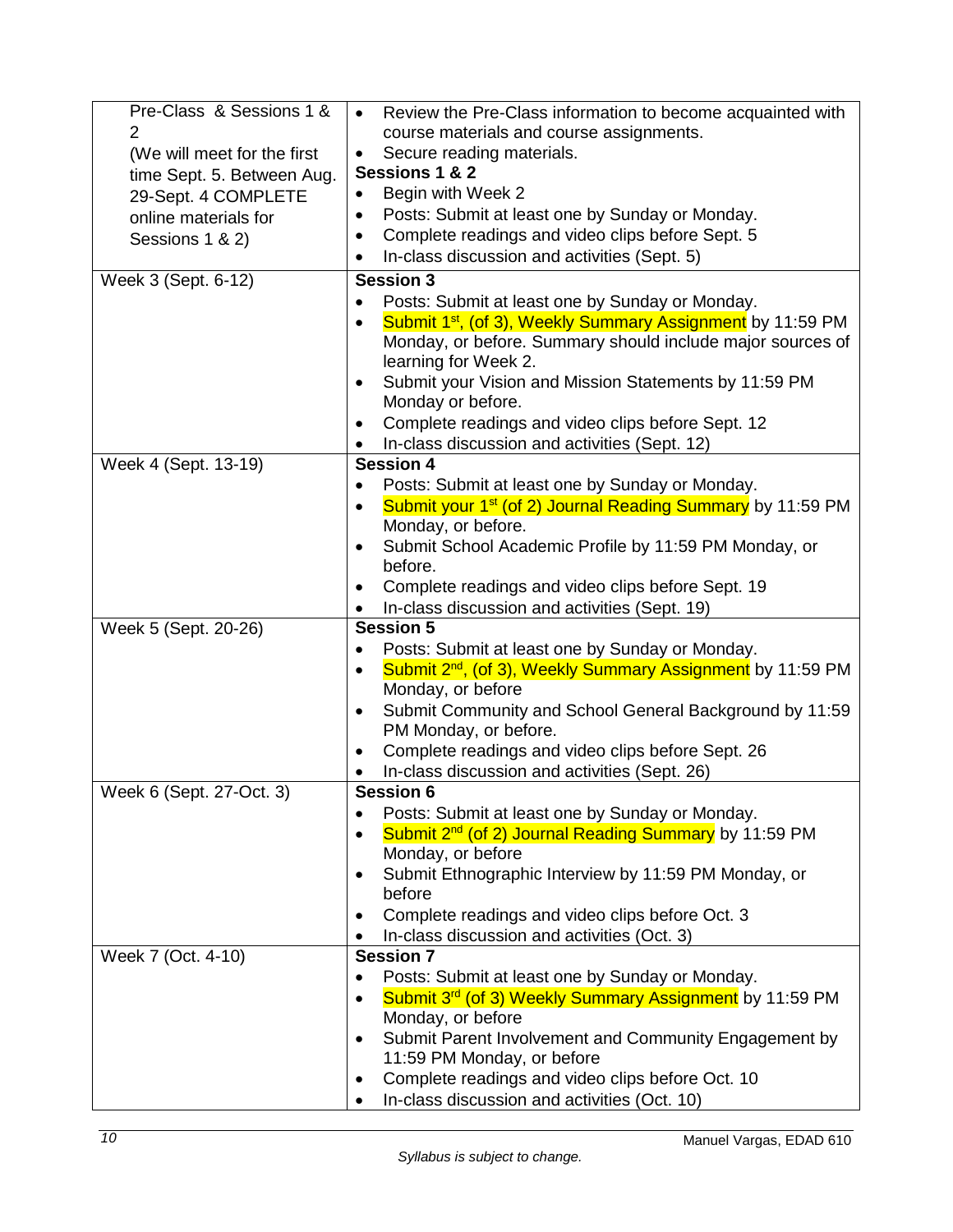| Week 8 (Oct. 11-17) | <b>Session 8</b>                                                          |
|---------------------|---------------------------------------------------------------------------|
|                     | Posts: Submit at least one by Sunday or Monday.<br>$\bullet$              |
|                     | Submit School Board Meeting OR Focus Group Report by                      |
|                     | 11:59 PM Monday, or before                                                |
|                     | Complete readings and video clips before Oct. 17<br>$\bullet$             |
|                     | In-class discussion and activities (Oct. 17)                              |
| Week 9 (Oct. 18-24) | <b>Session 9 (Wrap-Up Session)</b>                                        |
|                     | Posts: Submit at least one by Wednesday; respond to at least<br>$\bullet$ |
|                     | one (preferred two) by Friday.                                            |
|                     | Submit Context Map by Oct. 23, or earlier.<br>$\bullet$                   |
|                     | In-class discussion and activities (Oct. 24)                              |

## <span id="page-12-0"></span>**Calendar for online section**

(Aug 28 through Oct 21)

## **Important Notes**

- 1. This is an 8-week course. Eight weeks will go fast; thus, I recommend you use this calendar to budget your time efficiently. In addition to this calendar, and as an advanced organizer of your time and assignments, there will be a detailed list of steps each week, in Cougar Courses, to help you with assignment due dates; namely, READ & VIEW, DISCUSS, and COMPLETE. These headings are consistently placed throughout the eight-week block of time and provide you an organized list of learning materials and folders where you may upload course assignments.
- 2. Actual copies of journal articles are located under the heading READ and VIEW of weeks 3, 4, and 5.
- 3. As indicated in the course syllabus, under Course Requirements and Grading Standards (p. 6), your Participation and Engagement (20%) will be demonstrated by interacting with other course participants in discussion *forums* (DISCUSS heading). Thus, submitting *posts* and responding to those posted by classmates in a timely manner will provide the main basis for assessing Participation and Engagement. Keep in mind **Wednesdays** and **Fridays** as key days in the week. Posts are time sensitive because they are tied to discussion forums, which will also provide information for your Weekly Summaries.
- 4. The Context Map (30%) is an assignment scheduled to be completed incrementally. Plan ahead in order to have all the pieces together by, or before, Week 8. Keep in mind that you are required to complete draft copies of some components of the Context Map. These submissions will allow you to complete this major assignment one piece at the time. I will also placed samples of the Context Map from previous groups under Week 1, COMPLETE. Make your own Context Map better than the samples provided.
- 5. You should schedule the Focus Group OR attendance to a School Board Meeting at the beginning of the course in order to complete and include those reports in your Context Map by, or before, Week 8.
- 6. Submissions have a two-day window; this means that you should have your assignments completed ready for early upload (two days before the due date) or on the due date.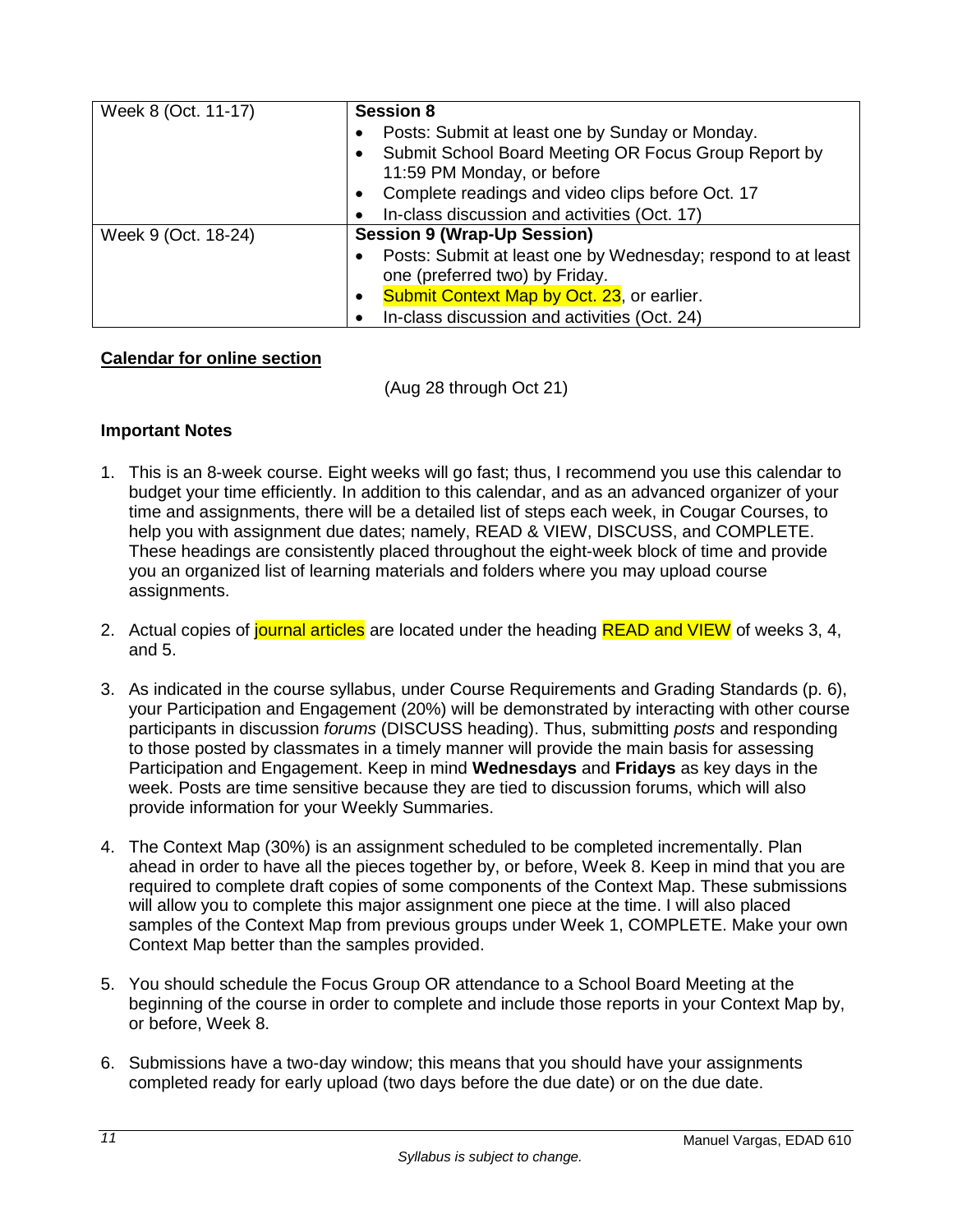7. Late work will affect your grade. A point will be deducted from an assignment for each day that your work is not submitted; no credit will be assigned to work that is five days, or more, late. (I hated to place this note here, but recent bad experiences made me change my mind. I know this does not apply to most of you, but I do not want a repeat of another unfortunate incident).

| Pre-Class (before Aug 28) | Review the Pre-Class information to become acquainted with<br>$\bullet$                                   |  |
|---------------------------|-----------------------------------------------------------------------------------------------------------|--|
| Week 1 (Aug 28-Sept 2)    | course materials and course assignments.                                                                  |  |
|                           | Secure reading materials.                                                                                 |  |
|                           | <b>Begin week 1</b>                                                                                       |  |
|                           | Posts: Submit at least one by Wednesday; respond to at least                                              |  |
|                           | one by Friday, but not later than Sunday.                                                                 |  |
| Week 2 (Sept 3-9)         | <b>Begin week 2</b>                                                                                       |  |
|                           | Posts: Submit at least one by Wednesday; respond to at least<br>$\bullet$                                 |  |
|                           | one by Friday, but not later than Sunday.                                                                 |  |
|                           | Submit 1 <sup>st</sup> , (of 3), Weekly Summary Assignment by 11:59 PM<br>$\bullet$                       |  |
|                           | Sunday, or before. Summary should include major sources of                                                |  |
|                           | learning within the week that summary is due.                                                             |  |
|                           | Submit your Vision and Mission Statements by 11:59 PM                                                     |  |
|                           | Sunday or before.                                                                                         |  |
| Week 3 (Sept 10-16)       | <b>Begin week 3</b>                                                                                       |  |
|                           | Posts: Submit at least one by Wednesday; respond to at least                                              |  |
|                           | one by Friday, but not later than Sunday.                                                                 |  |
|                           | Submit your 1 <sup>st</sup> (of 2) Journal Reading Summary by 11:59 PM<br>$\bullet$<br>Sunday, or before. |  |
|                           | Submit School Academic Profile by 11:59 PM Sunday, or<br>$\bullet$                                        |  |
|                           | before.                                                                                                   |  |
|                           |                                                                                                           |  |
| Week 4 (Sept 17-23)       | Begin week 4                                                                                              |  |
|                           | Posts: Submit at least one by Wednesday; respond to at least                                              |  |
|                           | one by Friday, but not later than Sunday.                                                                 |  |
|                           | Submit 2 <sup>nd</sup> , (of 3), Weekly Summary Assignment by 11:59 PM<br>$\bullet$                       |  |
|                           | Sunday, or before                                                                                         |  |
|                           | Submit Community and School General Background (include<br>٠                                              |  |
|                           | a brief history of the community, school building, adequacy of                                            |  |
|                           | facilities, and technology) by 11:59 PM Sunday, or before                                                 |  |
| Week 5 (Sept 24-30)       | Begin week 5                                                                                              |  |
|                           | Posts: Submit at least one by Wednesday; respond to at least<br>٠                                         |  |
|                           | one by Friday, but not later than Sunday.                                                                 |  |
|                           | Submit 2 <sup>nd</sup> (of 2) Journal Reading Summary by 11:59 PM                                         |  |
|                           | Sunday, or before                                                                                         |  |
|                           | Submit Ethnographic Interview by 11:59 PM Sunday, or before                                               |  |
| Week 6 (Oct 1-7)          | Begin week 6                                                                                              |  |
|                           | Posts: Submit at least one by Wednesday; respond to at least<br>$\bullet$                                 |  |
|                           | one by Friday, but not later than Sunday.                                                                 |  |
|                           | Submit 3 <sup>rd</sup> (of 3) Weekly Summary Assignment by 11:59 PM<br>$\bullet$                          |  |
|                           | Sunday, or before                                                                                         |  |
|                           | Submit Parent Involvement and Community Engagement by<br>$\bullet$                                        |  |
|                           | 11:59 PM Sunday, or before                                                                                |  |
| Week 7 (Oct 8-14)         | Begin week 7                                                                                              |  |
|                           | Posts: Submit at least one by Wednesday; respond to at least                                              |  |